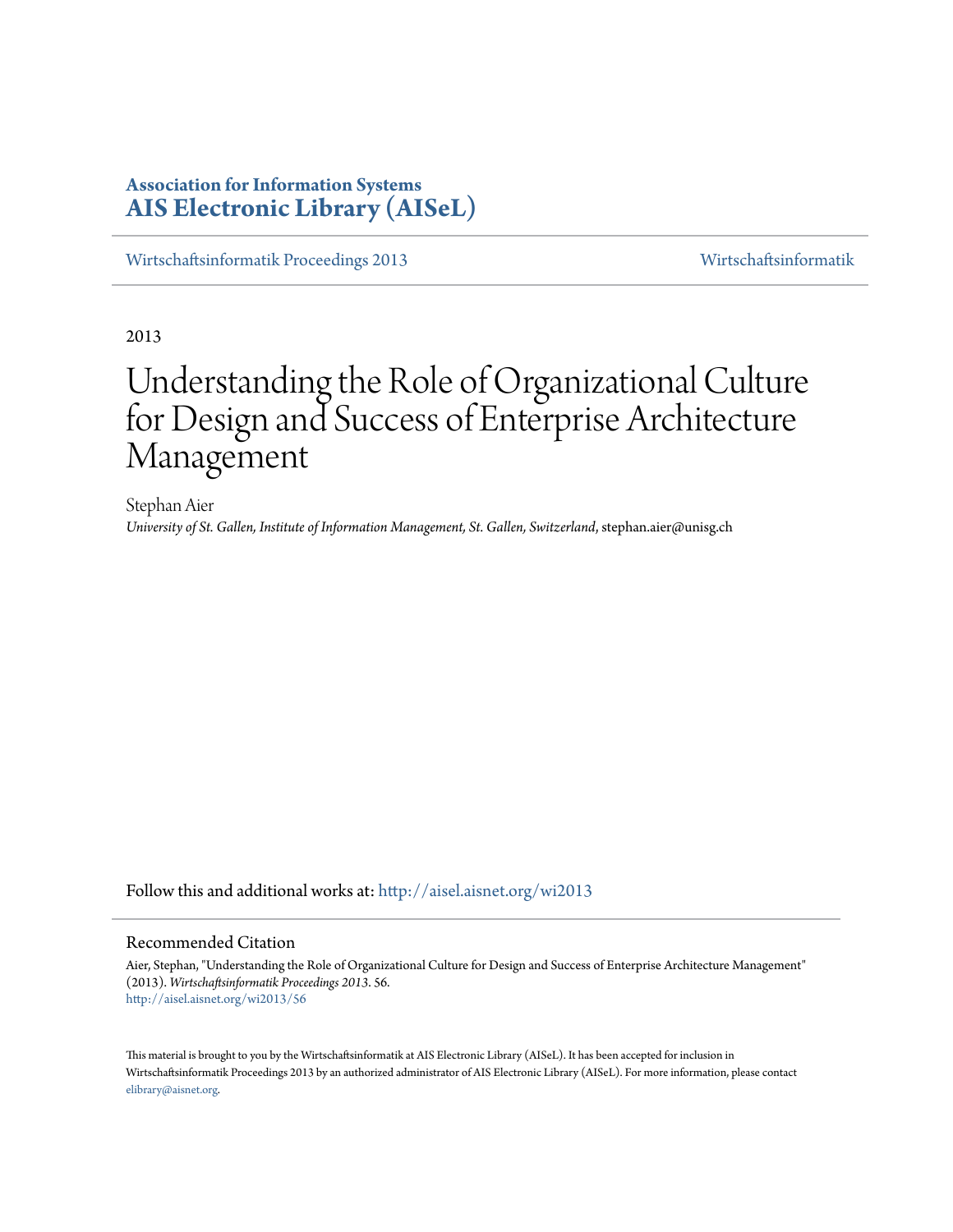# **Understanding the Role of Organizational Culture for Design and Success of Enterprise Architecture Management**

Stephan Aier

University of St. Gallen, Institute of Information Management, St. Gallen, Switzerland stephan.aier@unisg.ch

**Abstract.** Enterprise architecture management is considered a valuable means to guide the consistent design and evolution of increasingly complex information systems. Despite existing research on EAM methods and models, organizations often face serious difficulties making EAM effective. The paper proposes to take organizational culture as a highly aggregated construct describing the context of EAM initiatives for building situational - or for that matter culture sensitive EAM methods - into account. We find that organizational culture significantly moderates the impact of EAM's design on EAM's success. In group culture, hierarchical culture and developmental culture it is essential to develop EAM from a passive into an actively designing approach to make it effective. Particularly in group culture it is rewarding to strive for an EAM approach that impacts stakeholders outside the IT department.

**Keywords:** enterprise architecture management, EAM design, EAM success, organizational culture

#### **1 Introduction**

Corporate information systems (IS) have reached a considerable degree of complexity which is represented by an IS' number of components, e.g. its business applications, but also by the diverse dependencies and interfaces these components have. The "nature" of these components, like for example business processes, applications or IT infrastructure components, is unequal and requires specific skills and knowledge for their management. As a result, it can often be observed that corporate IS are not consistently developed but development and transformation happens in a number of locally optimized projects as opposed to globally optimized programs. Enterprise architecture management (EAM) is often discussed as an effective means supporting a consistent IS development and transformation by providing transparency on the components and their dependencies as well as by providing principles guiding an organization's development and transformation [1].

Despite the fact that EAM research and practice have delivered a number of EA models, methods and frameworks [2], it still is challenging for practitioners to intro-

11<sup>th</sup> International Conference on Wirtschaftsinformatik,

 $27<sup>th</sup>$  February – 01<sup>st</sup> March 2013, Leipzig, Germany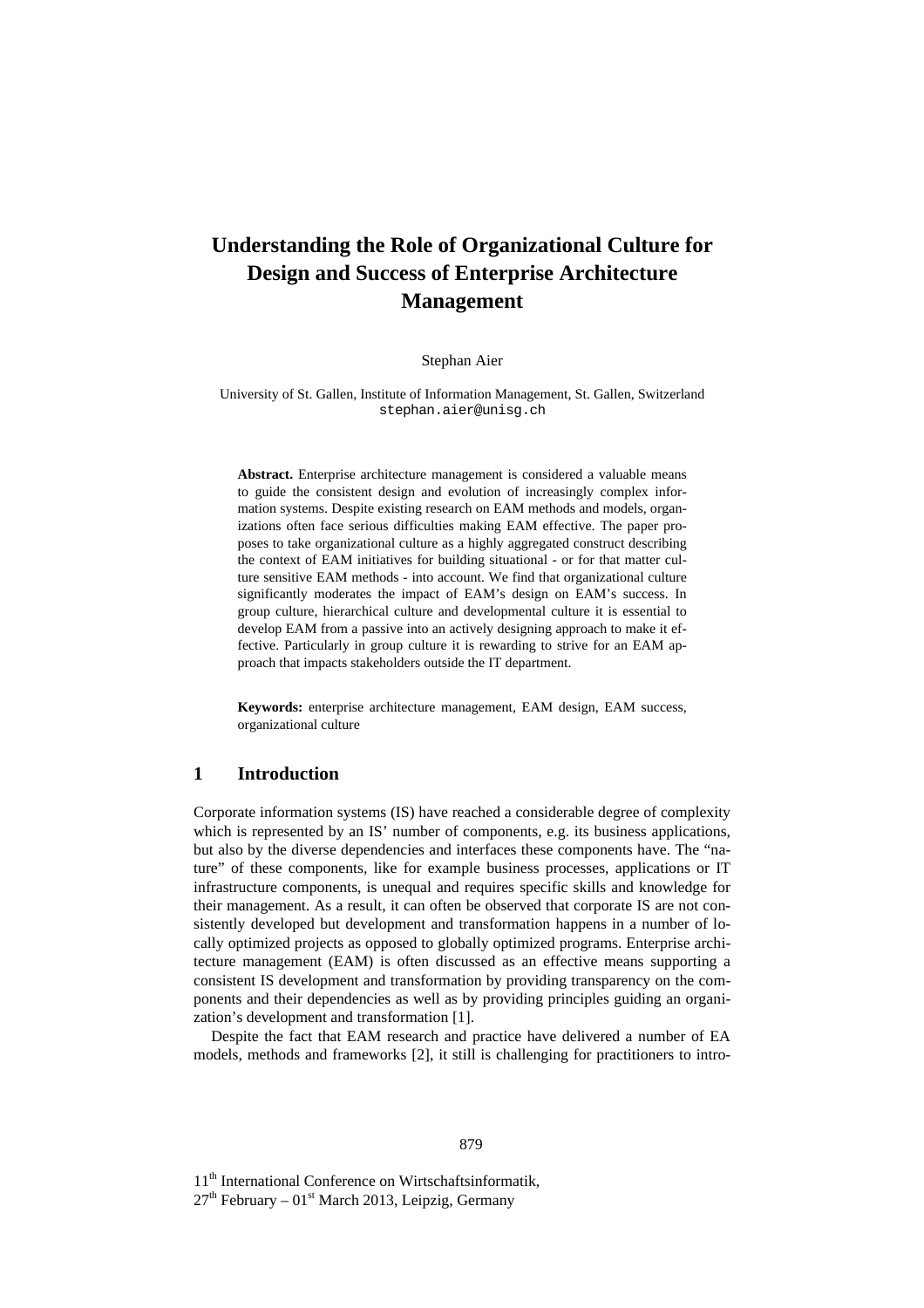duce and sustainably anchor EAM in their organizations [3]. It is accepted that organizations being in different situations require different approaches to make EAM effective. A number of authors applied the concept of *situational method engineering* [4] to the field of EAM [5-8] and identified contingencies that are relevant to EAM method design [9], [10]. However, it is challenging to identify the relevant dimensions of contingencies as a prerequisite to analyze their impact on EAM design. It has therefore been proposed to look at more *aggregated constructs* in order to describe the context of EAM method application [11]. In line with van Steenbergen [10] and Aier [11] we look at *organizational culture* as such a highly aggregated construct, describing fundamental values and beliefs of organizations which might be useful for implementing EAM. We consider the perspective of organizational culture for understanding the design of EAM valuable because (1) EAM is an *organization-wide approach* affecting a potentially large number of stakeholders with potentially conflicting goal systems and (2) because the nature of EAM is to aim at consistency by *restricting the design freedom* of these stakeholder [12].Whether or how such an approach can be effectively implemented in an organization is expected to be influenced by the shared basic assumptions of the organization that proved to work well enough to solve its problems [13], i.e. it is expected to be influenced by its organizational culture.

The purpose of this paper is to understand how EAM design and EAM success interact with organizational culture. We therefore build on existing work by Aier et al. [8] that identified eight factors describing EAM design. In the next section we discuss conceptual foundations of organizational culture. In section 3 we develop our research model and discuss the research methodology in section 4. We present the results in section 5 and critically discuss these in section 6. The paper ends with a conclusion.

### **2 Organizational Culture**

There is a large number of publications conceptualizing *culture* [14], [15]. In this paper we adopt Schein's definition of culture which integrates many of the concepts found in literature. Schein defines the culture of a group as "[a] pattern of shared basic assumptions that the group learned as it solved its problems of external adaptation and internal integration, that has worked well enough to be considered valid, and therefore, to be taught to new members as the correct way to perceive, think, and feel in relation to those problems" [13]. Further Schein conceptualizes culture on three levels of visible *artifacts, espoused values* and *basic underlying assumptions* [13]. It is difficult to study basic assumptions because they are invisible and preconscious. It is also difficult to study artifacts, while being visible, they are not easily decipherable. Therefore, we and most other research on organizational culture [15] aim at analyzing culture on the level of the respective group's values by building on the *competing values model* (CVM) [16] as a theoretical foundation. CVM is a quantitative model to study organizational culture that is well reported in literature. It has a short and validated measurement instrument [17]. While there are alternative models to study or-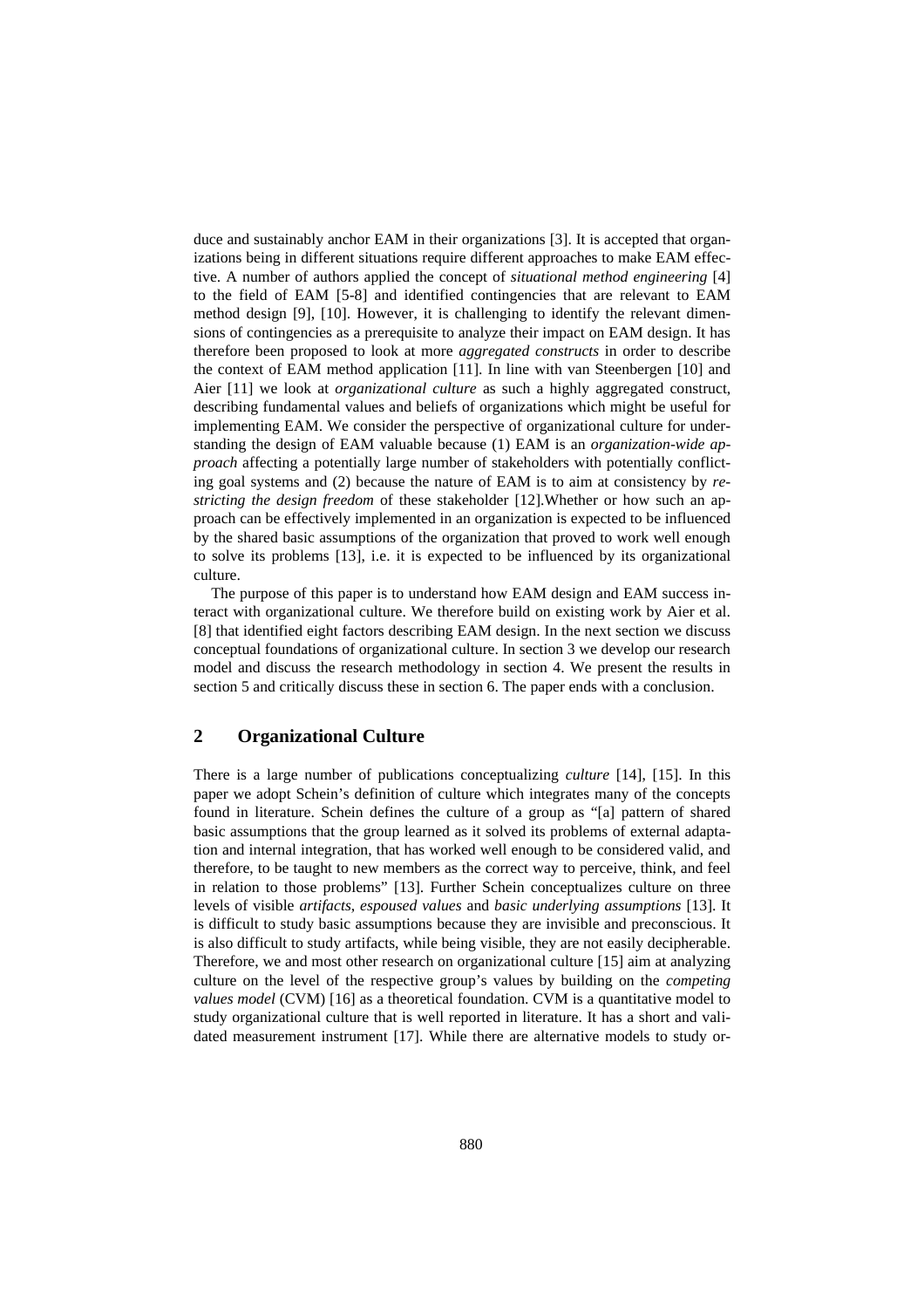



**Fig. 1.** Competing values model [20]

The competing values are positioned in two dimensions reflecting the competing tensions and conflicts inherent in any human system [20]. One dimension is *change* versus *stability* the other dimension is *internal focus* versus *external focus* (Fig. 1). Change emphasizes flexibility and spontaneity, whereas stability focuses on control, and continuity. In the other dimension internal focus means integration and maintenance of the socio-technical system whereas external focus stands for competition and interaction with the organization's environment. The opposite ends of these dimensions form the competing values that may occur within the organization. Based on the resulting two-dimensional matrix four archetypes of organizational culture can be distinguished [20]: <sup>1</sup> *Group culture* is primarily concerned with human relations. It emphasizes flexibility and focuses on the internal organization. Maintenance of the group is a main purpose and belonging, trust, and participation are core values. Leaders in group culture tend to be participative, considerate, and supportive, teamwork is important. *Developmental culture* also emphasizes flexibility and change, but the main focus is on the external environment. Therefore, growth, resource acquisition, creativity, and adaptation to the external environment are important. Leaders tend to be entrepreneurial and idealistic, willing to take risks, and future-oriented. *Rational culture* emphasizes productivity, performance, and goal fulfillment. The purpose of organizations tends to be the pursuit and attainment of well-defined objectives. Leaders tend to be directive, goal orientated, instrumental, and functional, and are constantly providing structure and encouraging productivity. *Hierarchical culture* emphasizes internal efficiency, uniformity, coordination, and evaluation. The focus is on the logic of the internal organization and the emphasis is on stability. The purpose of organizations tends to be the execution of regulations. Leaders tend to be conservative and cautious, paying close attention to technical matters.

-

 $<sup>1</sup>$  It has to be noted that the original CVM which is well reported in research, e.g. [17], has in</sup> parallel been developed into the Competing Values Framework (CVF) [21] being a management approach for improving organizational effectiveness using different labels and varying measurement instruments.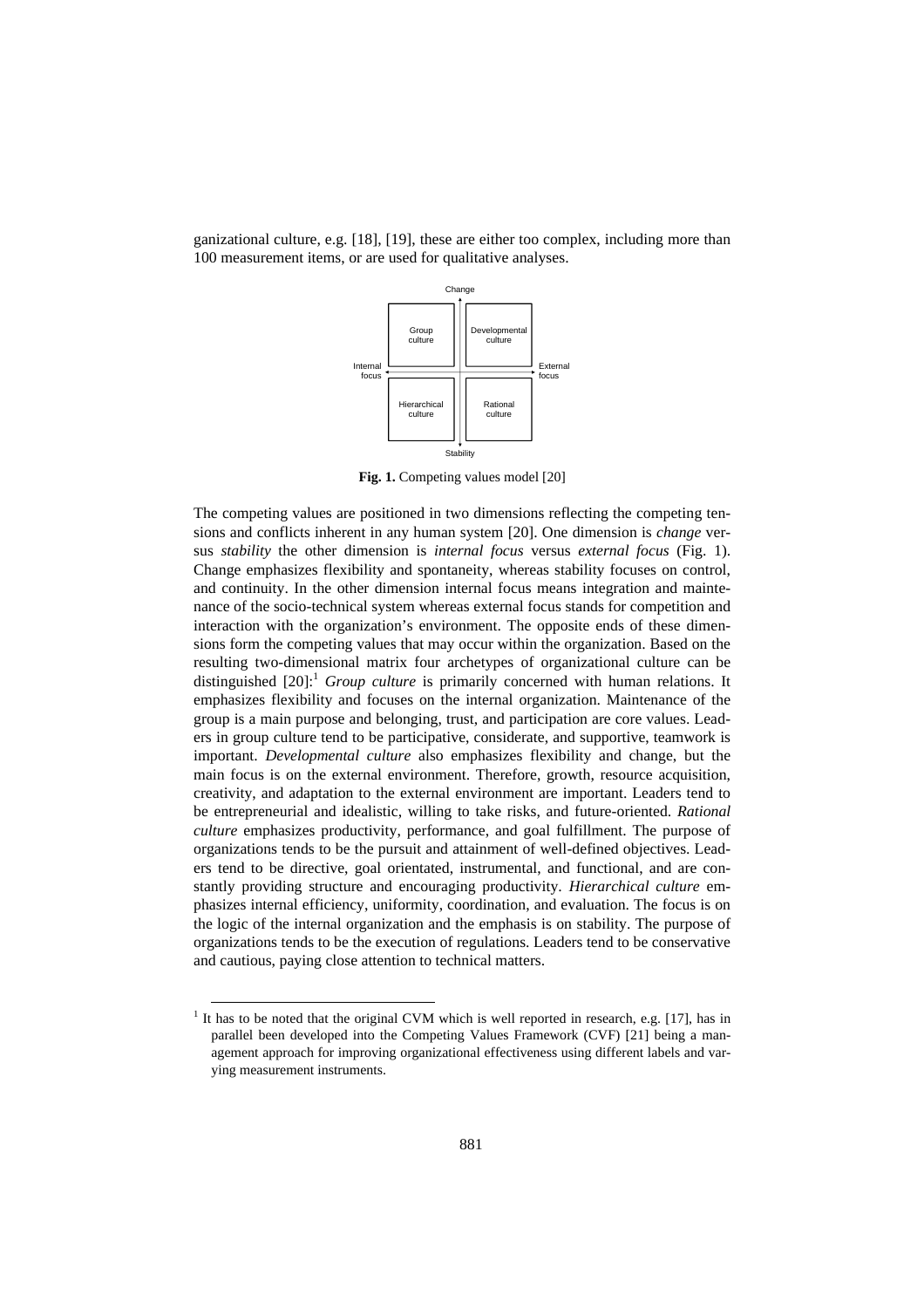These cultures described by CVM are archetypes. Organizations may reflect combinations of cultural types including paradoxical combinations [22]. CVM does not attempt to describe the unique qualities of an organization's culture, but broad categories. Recognizing that the specific content of an individual culture will vary widely, CVM assumes that the general dimensions will remain relevant across a wide number of settings [20]. CVM thus delivers on our goal to apply highly and purposefully aggregated constructs in order to describe the context of EAM design.

## **3 Research Model**

The goal of this paper is to develop a general understanding on how EAM design and EAM success interact with organizational culture. We build on an aggregated research model in order to understand these general relations rather than focusing on specific EAM topics like EA planning or EA principles. We found it helpful to base our research model on the work of Aier et al. who identified eight factors for the description of EAM design [8]: Factor F1 describes EAM's *IT operations support*. F2 relates to the *support of management tasks by EAM*. F2 constitutes an antipole to F1 and shows that EAM may serve both IT and business management purposes. F3 denotes the *governance of EAM* which describes a central supervision of EA processes, models and data. F4 characterizes the *support of IT strategy and governance tasks* by EAM. F5 again characterizes a support task of EAM - its *information supply.* F6 summarizes aspects expressing the *integrative role* of EAM realized by a continuous exchange between EAM roles. F7 focuses on the *design impact* of EAM on IT or infrastructure, application or business architecture. Finally, F8 again describes a support function of EAM: *business strategy support*. In contrast to F2, F8 describes the support of explicit strategic tasks like enterprise development and product planning.

Aier et al. [8] further aggregated these eight factors by clustering their sample based on factor's values. They found three cluster: (C1) a balanced *active approach* to EAM, (C2) a *business-oriented approach* to EAM and (C3) an *IT-oriented, passive approach* to EAM. Based on the respective dimension and its values in C1–C3 we defined our core constructs describing EAM design on an aggregated level: The first construct is the *IT advisory mandate* (IAM, based on C3) of EAM which describes the passive support of IT strategy and management by EAM and its means for providing transparency. The second construct is EAM's *active design mandate* (ADM, based on C1) which represents EAM's claim not only to passively inform (IT) management but to actively engage EA design. The third construct is EAM's *business advisory mandate* (BAM, based on C2) which represents EAM's claim to also utilize EAM's methods and models outside the IT department and provide value to the business departments, e.g. by supporting strategy processes with relevant information and analyses. We use these three constructs (IAM, ADM, BAM) to describe the way EAM is designed into an organization on an aggregated level.

For describing EAM success we differentiate two perspectives (cf. section 4). The perspective of *EA consistency* (CON) describes how effective EAM has been in connecting the various "local optimizations" and providing a global view on the devel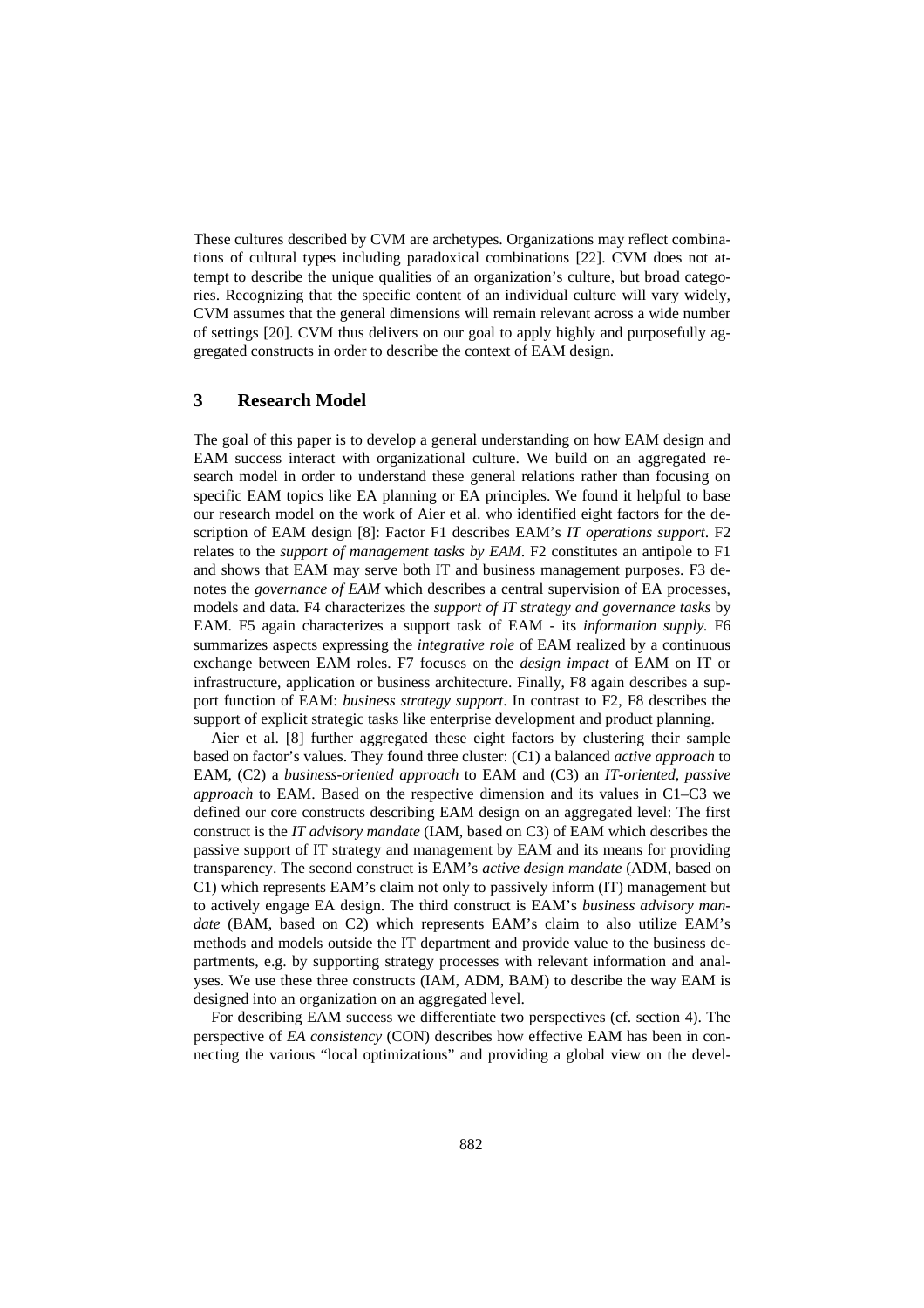opment and transformation initiatives of the respective organization. While EA consistency can be influenced by EAM rather directly, the second perspective *EAM utility* (UTI) is seen as a consequence of consistency. EAM utility describes the actual goals of doing EAM like efficiency and flexibility to respond to external changes, reduced run and change costs or improved rates of innovation on business and IT side. Based on these constructs we define our core hypotheses (Fig. 2).



**Fig. 2.** Research model

**H1.1.** EAM's IT advisory mandate will positively influence EA consistency. **H1.2.** EAM's active design mandate will positively influence EA consistency. **H1.3.** EAM's business advisory mandate will positively influence EAM utility. **H1.4.** EA consistency will positively influence EAM utility.

Based on our practical experience we believe that there is no one best way to achieve EAM success but that depending on the organization's values and experiences, i.e. its culture, an IAM, ADM or BAM approach or combinations of these might become effective which - from a statistical point of view - means that organizational culture moderates the hypotheses  $(H1.1)$ – $(H1.3)$ , i.e. affects the strength of the relations between the independent and the dependent variables. In the paper at hand we are particularly interested in detecting these moderation effects. This means that we are not primarily interested in whether or not EAM is in general more effective in one culture or another, but - from a design point of view - we are interested in understanding how to best spend the oftentimes limited resources for introducing and developing EAM in different organizational cultures. Therefore our further hypotheses are that the relations modeled by (H1.1)–(H1.3) are moderated by organizational culture. While H1.4 might also be moderated by organizational culture, we do not focus this question because it is less relevant from an EAM *design* perspective:

**H2.1.** Organizational culture moderates the relation between EAM's IT advisory mandate and EA consistency (H1.1).

**H2.2.** Organizational culture moderates the relation between EAM's active design mandate and EA consistency (H1.2).

**H2.3.** Organizational culture moderates the relation between EAM's business advisory mandate and EAM utility (H1.3).

Looking at EAM's utility it can be observed that EAM's utility also depends on the experience an organization has with EAM.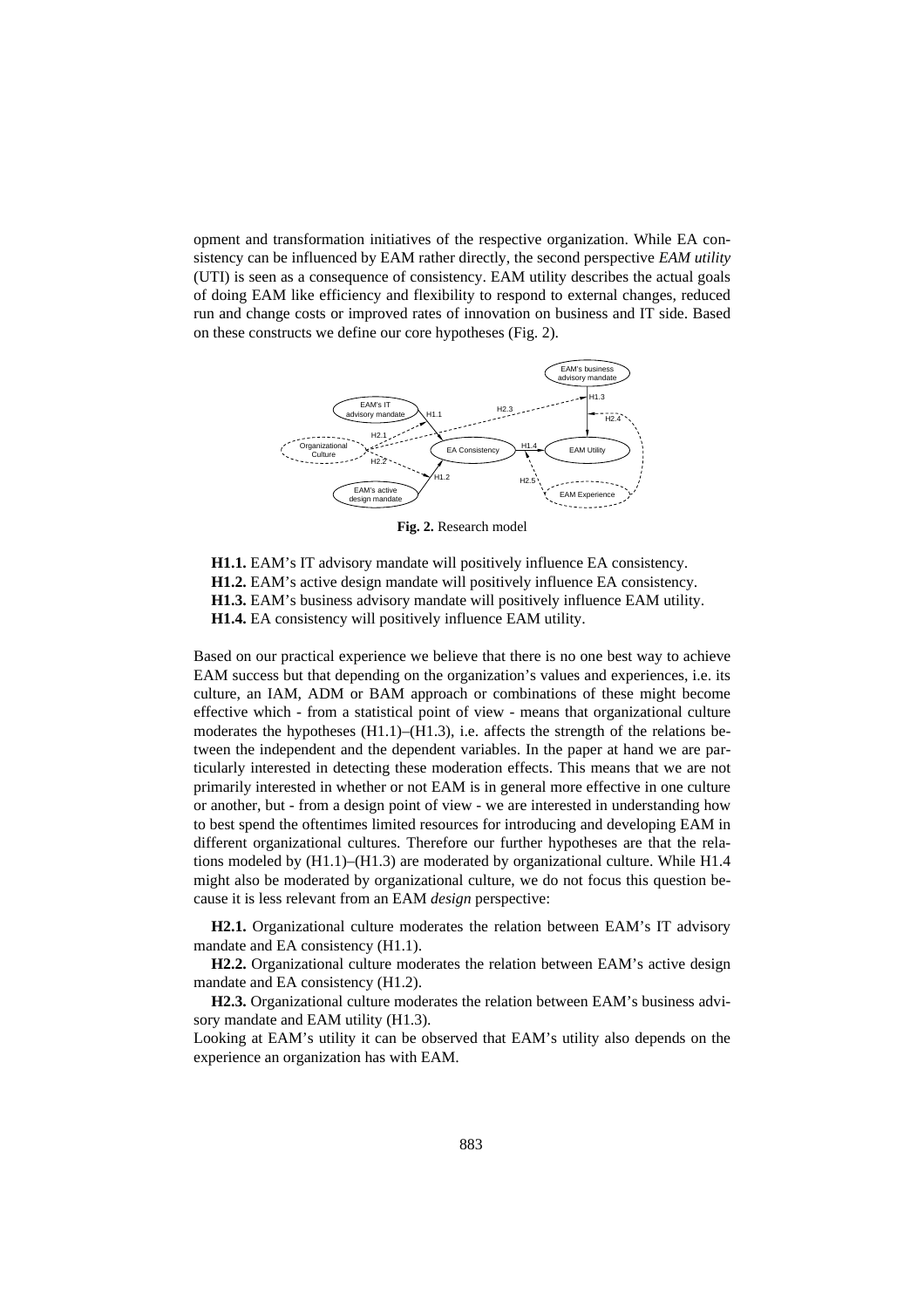**H2.4.** EAM experience moderates the relation between EAM's business advisory mandate and EAM utility (H1.3).

**H2.5.** EAM experience moderates the relation between EA consistency and EAM utility (H1.4).

#### **4 Research Methodology**

In order to test our hypotheses we follow a quantitative empirical approach by means of a questionnaire used in a survey among enterprise architects.<sup>2</sup> Data collected in this survey is then used to test the hypotheses following a partial least squares (PLS) approach to structural equation modeling  $(SEM)$ .<sup>3</sup> We have chosen PLS-SEM over traditional moderated multiple regression approaches since these are often afflicted with difficulties detecting weak moderation effects [24].

Our measurement model has three components (1) EAM design (IAM, ADM, BAM), (2) EAM success (CON, UTI), and (c) organizational culture. The measurement model regarding EAM design is based on [8]. The number of indicator variables (IV) used for measuring a latent variable (LV) regarding EAM design is between two and three. The measurement model for evaluating EAM success has also been adopted from [8] and is comprised of 14 items mostly found in practice driven publications [25-28]. We have rephrased two of these items because they seemed overloaded which resulted in 16 items. To better understand these 16 items we performed a factor analysis on these items which resulted in two factors we named EA consistency (CON) and EAM utility (UTI). The number of IVs used for measuring EA consistency (CON) is seven and the number of IVs used for measuring EAM utility (UTI) is nine. The measurement model for describing organizational culture is based on the original CVM questionnaire by Cameron [29] which is described in [30] and its modifications by Yeung et al. [31]. Each of the cultural archetypes defined by the CVM is measured by three IVs. Similar to the instrument's application in [17] we have, however, dropped one item during reliability analysis. The overview of all IVs and the respective LVs is given in table 1.

For testing moderation effects in PLS path models there are basically two options, (1) the group comparison approach and (2) the product term approach [32]. Given that we have measured each cultural orientation separately, we apply the product term approach here. We illustrate this approach on the example of hypothesis H2.1. Hypothesis H2.1 states that organizational culture moderates the relation between EAM's IT advisory mandate and EA consistency (H1.1). In Fig. 3 it can be seen that we model the direct effect of the exogenous variable *EAM's IT advisory mandate* on the endogenous variable *EA Consistency* and the direct effects of the moderator variables (one for each cultural archetype) on the endogenous variable. In order to assess the actual moderation effects we additionally model the interaction terms as products of each exogenous variable with each moderation variable [24]. To avoid problems of

j

 $2$  The questionnaire has not been developed exclusively for the research reported here but also contained questions on EA principles reported on in a different paper [11].

<sup>&</sup>lt;sup>3</sup> We used the PLS implementation in SmartPLS, version 2.0.M3 [23].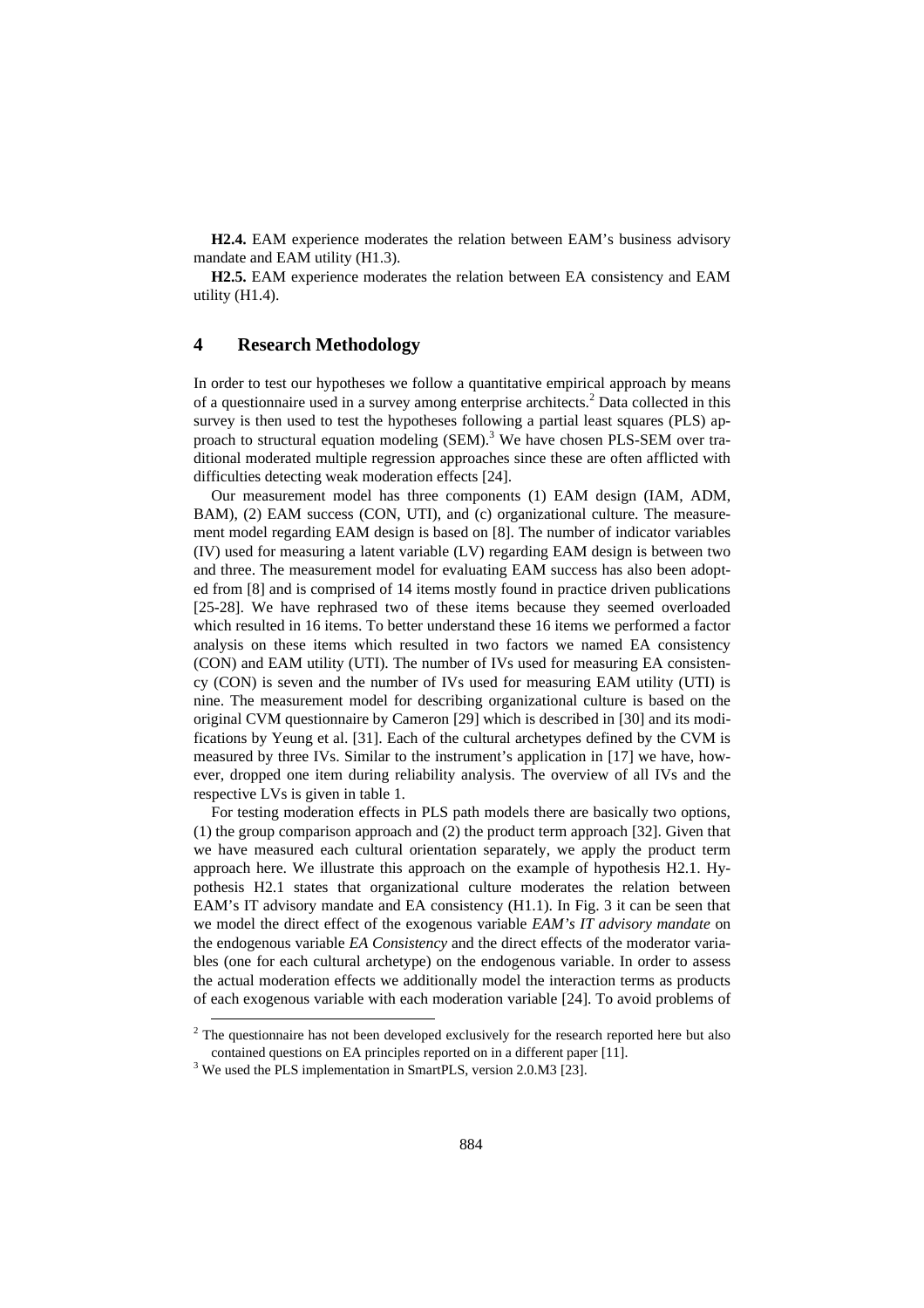multicollinearity, which often arise when modeling moderating effects, we meancentered all indicator values before multiplication [32]. We deal with the hypotheses  $(H2.2)$ – $(H2.5)$  in the same way.



**Fig. 3.** Product term approach for modeling moderator effects

Data was collected by means of a questionnaire that comprised five sets of questions. The first set was related to demographics. The second set contained the measurement instrument for the CVM. The third set was comprised of items on the design of EAM in the organization. The fourth set was comprised of items regarding EA principles (not reported here, see [11]). The last set was comprised of items on EA success. For all items the respondents were asked to evaluate their organization's current implementation on a 5-point Likert scale ranging from "not at all" (1) to "completely" (5). We pre-tested the questionnaire with practitioners from six of our regular research partner companies. The pre-test resulted in minor adjustments of wording. Questionnaires from the pre-test are not included in the sample.

We collected the questionnaires on two practitioner events in Switzerland in 2010 (70 questionnaires) and 2011 (68 questionnaires). The resulting response rates are 61% and 64% for the respective events. A total of 138 data sets were collected that did not reveal substantial extent of missing data  $(10\%$  at maximum).<sup>4</sup> While we cannot claim our sample to be representative, respondents have a strong link to EAM because all of them were participants of events that specifically addressed EA practitioners. Study participants came from Switzerland, Germany, and Austria. The survey was administered in German language only. The majority of respondents (>71%) worked for an IT unit rather than for a business unit. 88% of the respondents were actively involved in an EA function in their organizations. The respondents were primarily representatives of large organizations. More than 40% of the respondents came from very large companies (5000 employees and over), 27% from large companies (1000–4999 employees), 14% from medium large companies (250–999 employees), 17% from medium sized or small companies (249 employees or less). The majority of survey participants were well experienced in the field of EA. 39% of the respondents reported a long EA experience (more than five years), 26% three to five years, 17% two years and 18% one year or less. Survey participants were broadly distributed

-

<sup>4</sup> When analyzing the data in SmartPLS we used the "case wise replacement" algorithm for handling missing values.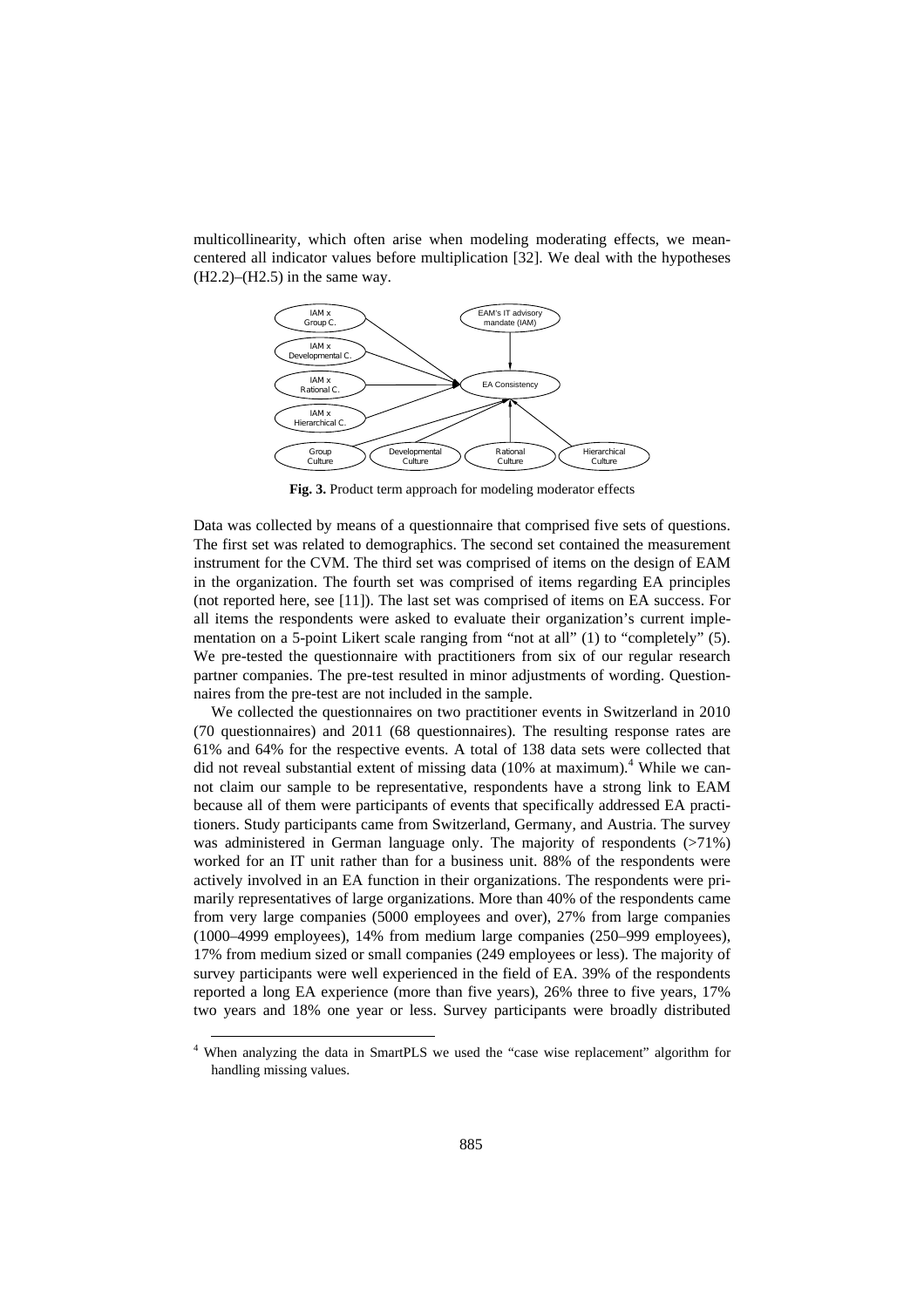among industries. The most frequently reported industries in the survey are financial industry (30%), software/IT industry (25%), followed by public services (8%), manufacturing (7%), telecommunication (4%) and others.

# **5 Results**

We first tested the model without interaction terms, that is including direct effects only in order to evaluate the quality criteria [33] of the basic measurement and structural model. Afterwards we added all combinations of interaction terms in order to evaluate the entire model and to estimate all values necessary to determine the strength of the moderating effects [32]. The IVs used for measuring the LVs are documented in table 1. All LVs were operationalized in reflective mode. Significance tests were conducted using *t*-statistics applying bootstrapping with 500 re-samples.

**Table 1**. Survey items, construct reliability, and convergent validity

|      |                                                                              |      | <b>Mean Standard Loading</b> |        | $t-$      | CR          | <b>AVE</b> |
|------|------------------------------------------------------------------------------|------|------------------------------|--------|-----------|-------------|------------|
|      |                                                                              |      | deviation                    |        | statistic |             |            |
|      | IAM EAM's IT advisory mandate                                                |      |                              |        |           | 0.907 0.765 |            |
|      | IAM1 EAM supports IT operations.                                             | 2.90 | 1.089                        | 0.8912 | 44.7006   |             |            |
|      | IAM2 EAM Supports IT strategy and governance.                                | 3.12 | 1.111                        | 0.9099 | 54.0859   |             |            |
|      | IAM3 There is exchange between EAM roles.                                    | 2.84 | 1.068                        | 0.8207 | 23.8805   |             |            |
|      | <b>ADM</b> EAM's active design mandate                                       |      |                              |        |           | 0.916 0.845 |            |
|      | ADM1EAM has actual design impact.                                            | 2.99 | 1.048                        | 0.9181 | 60.3588   |             |            |
|      | ADM2EAM is actively governed.                                                | 2.57 | 1.173                        | 0.9200 | 68.5136   |             |            |
|      | <b>BAM</b> EAM's business advisory mandate                                   |      |                              |        |           | 0.893 0.736 |            |
|      | BAM1 Business management uses EAM results.                                   | 2.85 | 1.160                        | 0.8600 | 30.0144   |             |            |
|      | BAM2 EAM is an information supplier.                                         | 2.98 | 1.127                        | 0.8555 | 22.7161   |             |            |
|      | BAM3 EAM supports strategic planning.                                        | 2.54 | 1.125                        | 0.8579 | 34.0657   |             |            |
|      | <b>CON EA Consistency</b>                                                    |      |                              |        |           | 0.928 0.650 |            |
|      | CON1 Redundancy in EA is reduced.                                            | 2.89 | 1.033                        | 0.7780 | 19.8672   |             |            |
|      | CON2 Change projects are well coordinated.                                   | 2.92 | 1.001                        | 0.8055 | 23.6971   |             |            |
|      | CON3 Information silos are dissolved.                                        | 2.97 | 1.126                        | 0.8479 | 28.6598   |             |            |
|      | CON4 Heterogeneity of technologies is reduced.                               | 3.10 | 1.075                        | 0.7946 | 21.4970   |             |            |
|      | CON5 Reuse of platforms, and functions is increased.                         | 3.11 | 1.056                        | 0.8638 | 36.8156   |             |            |
|      | CON6 Standardization of processes is increased.                              | 2.98 | 1.012                        | 0.7745 | 22.9071   |             |            |
|      | CON7 Standardization of applications is increased.                           | 3.10 | 0.954                        | 0.7731 | 19.9199   |             |            |
| UTI  | <b>EAM Utility</b>                                                           |      |                              |        |           | 0.941 0.641 |            |
| UTI1 | Business/IT have a mutual understanding.                                     | 3.00 | 0.964                        | 0.7514 | 15.1664   |             |            |
|      | UTI2 Business is satisfied with IT services.                                 | 3.03 | 0.912                        | 0.7763 | 19.0914   |             |            |
|      | UTI3 Flexibility to respond to external changes is<br>increased.             | 2.77 | 1.017                        | 0.8045 | 24.3951   |             |            |
| UTI4 | Efficiency of responding to customer or market<br>requirements is increased. | 2.78 | 0.947                        | 0.8262 | 30.4405   |             |            |
| UTI5 | There is lowered risk by being prepared for<br>unplanned change.             | 2.68 | 1.013                        | 0.7717 | 23.1509   |             |            |
|      | UTI6 Costs for run the business are reduced.                                 | 2.96 | 1.095                        | 0.8107 | 28.1428   |             |            |
|      | UTI7 Costs for change the business are reduced.                              | 2.70 | 1.068                        | 0.8570 | 37.0411   |             |            |
|      | UTI8 Rate of business innovation is increased.                               | 2.52 | 1.013                        | 0.7950 | 23.1535   |             |            |
| UTI9 | Rate of IT innovation is increased.                                          | 2.63 | 1.032                        | 0.8070 | 23.9135   |             |            |
|      | <b>GRC</b> Group Culture                                                     |      |                              |        |           | 0.840 0.644 |            |
|      | GRC1 The company I work in is a very personal place.                         | 2.96 | 1.2950                       | 0.5849 | 3.3312    |             |            |
|      | It is like an extended family and people seem to                             |      |                              |        |           |             |            |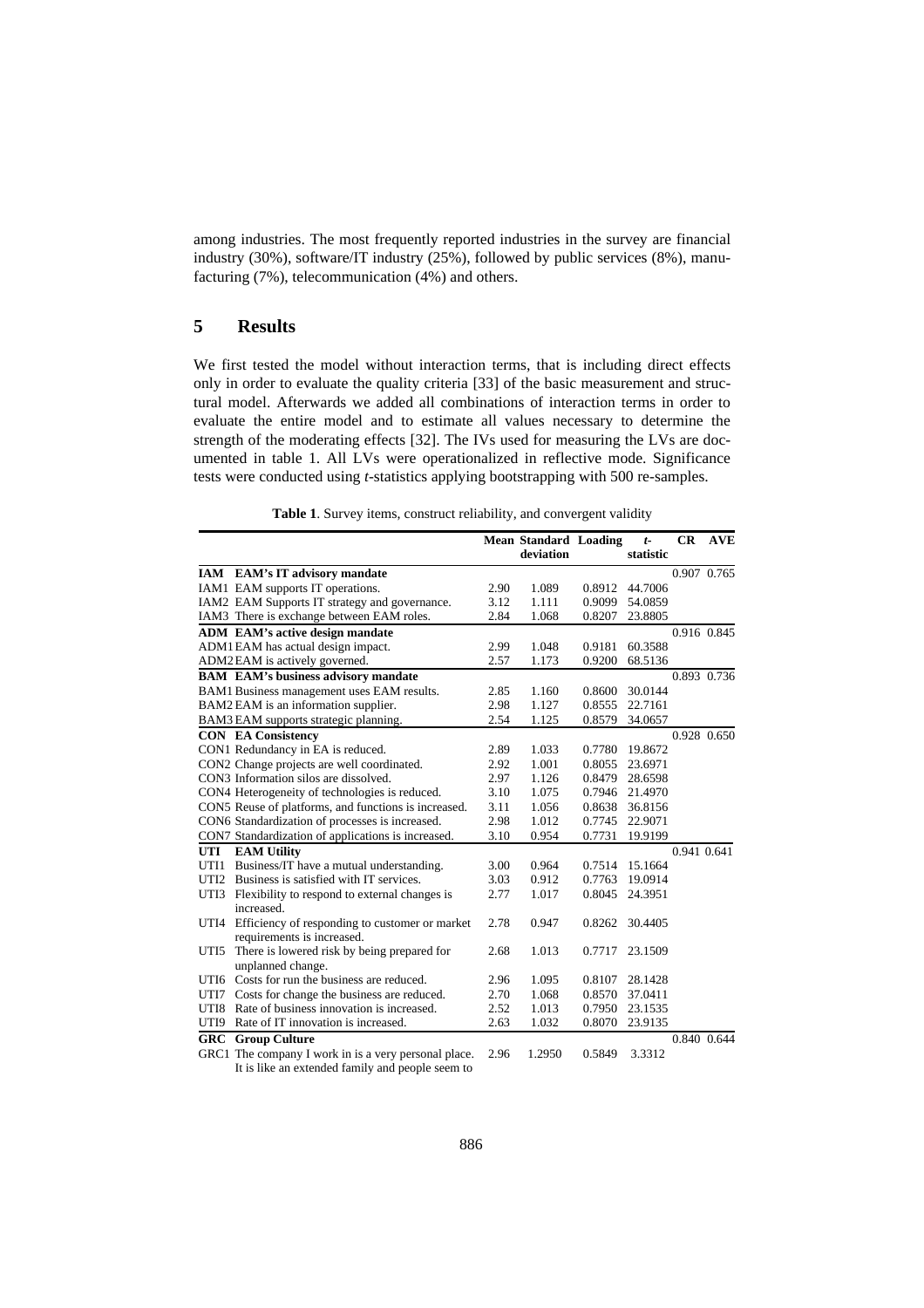|                    |                                                                                                                                                                                                    |      | <b>Mean Standard Loading</b><br>deviation |        | $t-$<br>statistic | <b>CR</b>   | <b>AVE</b>  |
|--------------------|----------------------------------------------------------------------------------------------------------------------------------------------------------------------------------------------------|------|-------------------------------------------|--------|-------------------|-------------|-------------|
|                    | share a lot of themselves.<br>GRC2 The glue that holds the company I work in to-                                                                                                                   | 3.53 | 1.0195                                    | 0.8635 | 6.3989            |             |             |
|                    | gether is loyalty and tradition. Commitment to<br>the company I work in runs high.                                                                                                                 |      |                                           |        |                   |             |             |
|                    | GRC3 The company I work in emphasizes human re-<br>sources. High morale is important.                                                                                                              | 3.71 | 0.9714                                    | 0.9113 | 8.9534            |             |             |
|                    | <b>DEC</b> Developmental Culture                                                                                                                                                                   |      |                                           |        |                   |             | 0.779 0.542 |
|                    | DEC1 The company I work in is a very dynamic and<br>entrepreneurial place. People are willing to stick<br>their necks out and take risks                                                           | 2.90 | 1.1586                                    | 0.6604 | 6.3691            |             |             |
|                    | DEC <sub>2</sub> The glue that holds the company I work in to-<br>gether is commitment to innovation and devel-<br>opment. There is an emphasis on being first with<br>products and services.      | 3.12 | 1.0944                                    | 0.8352 | 11.9052           |             |             |
|                    | DEC3 The company I work in emphasizes growth<br>through acquiring new resources. Acquiring new<br>products/services to meet new challenges is                                                      | 3.07 | 1.2200                                    | 0.7017 | 6.0686            |             |             |
|                    | important.                                                                                                                                                                                         |      |                                           |        |                   |             |             |
| <b>HIC</b><br>HIC1 | <b>Hierarchical Culture</b><br>The company I work in is a very formal and<br>structured place. People pay attention to bureau-                                                                     | 3.18 | 1.1174                                    | 0.8090 | 9.8979            | 0.865 0.681 |             |
|                    | cratic procedures to get things done.<br>HIC2 The glue that holds the company I work in to-<br>gether is formal rules and policies. Following<br>rules and maintaining a smoothrunning institution | 3.07 | 1.1687                                    |        | 0.8418 15.3337    |             |             |
| HIC3               | are important.<br>The company I work in emphasizes permanence<br>and stability. Efficient, smooth operations are<br>important.                                                                     | 3.62 | 0.9404                                    | 0.8240 | 17.0245           |             |             |
|                    | <b>RAC</b> Rational Culture                                                                                                                                                                        |      |                                           |        |                   | 0.851 0.740 |             |
|                    | RAC1 The glue that holds company I work in together is 3.53<br>an emphasis on tasks and goal accomplishment.<br>A production and achievement orientation is                                        |      | 0.9160                                    | 0.8784 | 19.3482           |             |             |
|                    | commonly shared.<br>RAC2 The company I work in emphasizes competitive<br>actions, outcomes and achievement. Accomplish-<br>ing measurable goals is important                                       | 3.56 | 1.0395                                    | 0.8422 | 17.9128           |             |             |
| EXP                | <b>EAM Experience</b>                                                                                                                                                                              |      |                                           |        |                   |             | 1.000 1.000 |
|                    | EXP1 $(1)$ <1, $(2)$ 1-2, $(3)$ 3-5, $(4)$ >5 years                                                                                                                                                | 2.86 | 1.126                                     | 1.000  |                   |             |             |

The quality of the *measurement model* is determined by (1) construct reliability, (2) convergent validity, and (3) discriminant validity [34]. For testing *construct reliability* two parameters are relevant, composite reliability (CR) and average variance extracted (AVE). For a construct to be considered reliable the CR value should be greater than 0.6; AVE should be greater than 0.5 [34]. The estimated CR and AVE values are well above these threshold values for all LVs (table 1).

*Convergent validity* is given when the IV loadings on the respective LVs are sufficiently high and statistically significant. IV loadings in general should be above 0.7 [33] and should not differ too much for one respective LV [35]. Weaker loadings, however, are often observed. In reflective models IVs with loadings smaller than 0.4 should be removed [36]. For all but two IVs parameter estimation yields loadings well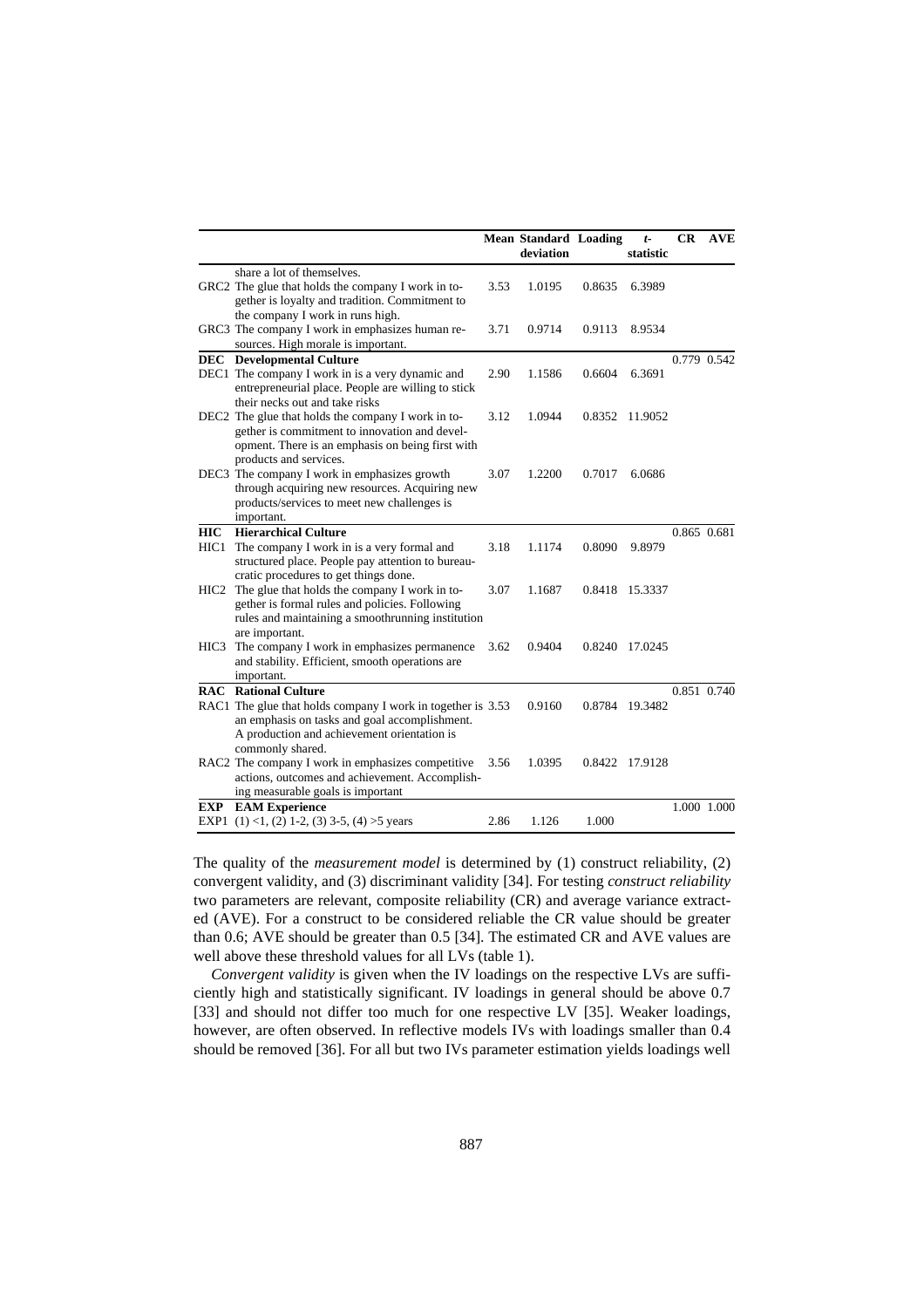above the 0.7 threshold value. The *t-*statistics indicate that all IV loadings are statistically significant at a 0.001 level at least (table 1).

**ADM BAM DEC CON UTI EXP GRC HIC IAM RAC ADM 0.919 BAM** 0.685 **0.858 DEC** 0.327 0.252 **0.736 CON** 0.609 0.551 0.326 **0.806 UTI** 0.499 0.510 0.328 0.796 **1.000 EXP** 0.585 0.501 0.284 0.500 0.430 **0.801 GRC** 0.376 0.211 0.339 0.278 0.296 0.105 **0.802 HIC** 0.337 0.377 -0.069 0.425 0.411 0.293 0.149 **0.825 IAM** 0.763 0.764 0.161 0.612 0.589 0.538 0.346 0.470 **0.875 RAC** 0.405 0.309 0.491 0.447 0.475 0.403 0.311 0.399 0.366 **0.860**

**Table 2.** Correlation matrix (with the square root of the AVE on the main diagonal)

*Discriminant validity* describes the degree to which the IVs of different constructs are related to each other. It can be assessed by comparing the square root of the LVs' AVE to the constructs' correlations [33]. The test shows discriminant validity, when the square roots of the LVs' AVE are significantly larger than any correlation between this LV and the other constructs. Table 2 shows the results of this test for discriminant validity. The square root of the LVs' AVE is strictly higher than any interconstruct correlation of the respective LV.



**Fig. 4.** Research model results

The *structural model* is constituted by the entirety of latent variables and their relationships including all interaction variables considered. The results of the evaluation of the research model are depicted in figure 4. The core model of EAM design and its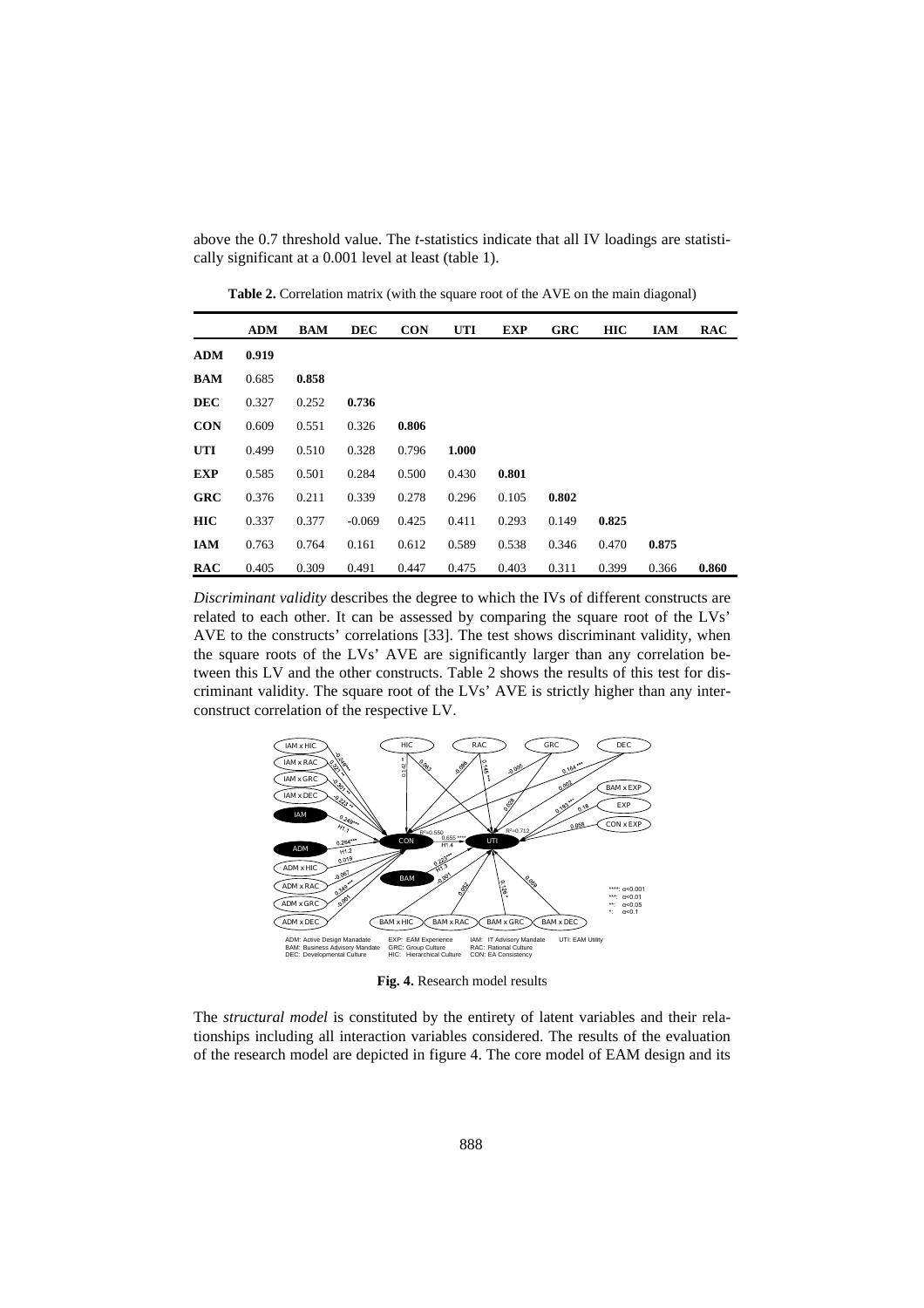impact on EAM success is printed in inverted color all other LVs represent organizational culture archetypes and EAM experience and their respective interaction terms.

One important metric for judging the structural model is the endogenous LVs' *determination coefficient*  $(R^2)$  which reflects the share of the LV's explained variance [37]. There are no general recommendations on acceptable values of  $R^2$ . What is acceptable or not depends on the individual study and LV (Chin 1998). 55.0% of the variance in CON (EA consistency) is jointly explained by IAM (EAM's IT advisory mandate), ADM (EAM's active design mandate), all four LVs representing organizational culture (HIC, RAC, GRC, DEC) and the respective interaction terms. This value is encouraging. The  $R^2$  values of UTI (EAM utility) is 0.712 which points to substantial explanatory power [37].

All path coefficients of the (invertedly printed) core model exceed the recommended 0.1 value [38] and even the 0.2 value [37] in conformance to the hypothesized directions and are statistically significant at the 0.01 level or even the 0.001 level (CON-UTI). If we look at the direct effects and the interaction effects of organizational culture, the results are more differentiated. As we are not particularly interested in the direct effects of organizational culture directly look at the moderating effects of organizational culture represented by the interaction terms and the respective path coefficients. Here we found that all of the analyzed paths  $(H1.1)$ – $(H1.3)$  are significantly moderated by at least one cultural orientation. Interestingly, an organizations EAM experience (EXP) has neither a significant direct effect on EAM utility (UTI) nor does it moderate the relation between EA consistency (CON) and EAM utility (UTI). However, an organization's EAM experience (EXP) significantly moderates the effect a business advisory mandate has on EAM utility.

In order to determine the strength of the moderating effects, we calculated the effect size  $f^2$  [39]. The  $f^2$  value of all interaction terms on CON (EA consistency) is 0.12 which is between a small and moderate effect and is larger than what is found in most IS studies [24]. The  $f^2$  value of all interaction terms on UTI (EAM utility) is 0.18 which represents a moderate effect. If we take all LVs that represent organizational culture (direct effects and interaction effects) these values change to 0.26 (CON) and 0.17 (UTI) representing moderate effect sizes (starting at a value of 0.15). However, a low effect size does not imply that the underlying moderator effect is negligible. They can be meaningful when the respective path coefficient changes are meaningful [24].

Finally we tested our model's *predictive validity* by means of the non-parametric Stone-Geisser test applying the blindfolding procedure implemented in SmartPLS. If the Stone-Geisser test criterion is larger than 0 the model is considered to have predictive validity [33] which holds true for our model (all  $Q^2$  values are larger than 0.35).

#### **6 Discussion**

The model evaluation shows that our hypotheses regarding the moderating effect of organizational culture on EAM design and success hold. In order to make these results exploitable we discuss these findings in detail. The core model (printed invertedly in figure 4) shows that the basic EAM service, i.e. advising IT manage-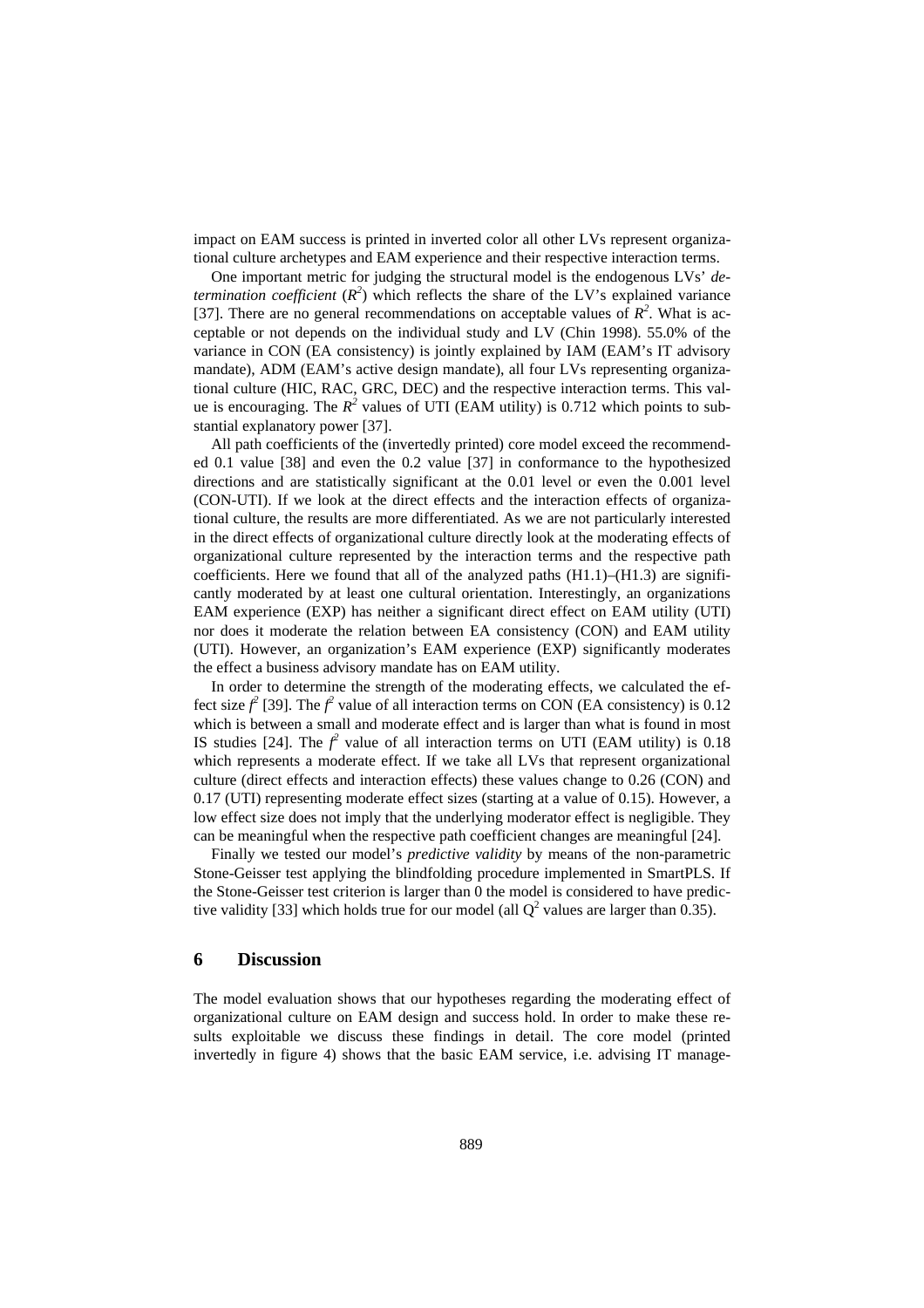ment, has a significant and positive effect on EA consistency. Such a passive approach to EAM therefore may be a valuable starting point for an EAM initiative. However, the model also shows that extending this passive approach into an actively designing approach has an even stronger influence on EA consistency. This means that EAM assets, like EA models, should be leveraged by making a claim for an active EAM. It is important understand, that an IT-based EAM - passive or active - does hardly contribute to the common goals of EAM such as flexibility, efficiency, or innovation but that an IT-based EAM contributes to these goals indirectly via EA consistency. It is an important challenge for enterprise architects to explain these relations in practice. However, if EAM can generate impact outside the IT department by advising business departments, e.g. in strategy processes, it gains direct influence on the common goals of EAM such as flexibility, efficiency, or innovation. If we add the perspective of EAM experience, it is interesting to note that EAM experience above all moderates the relation between EAM's business advisory mandate and EAM utility. This is in line with the observation that the majority of EAM initiatives are started in an IT department and that it takes time to mature the EAM function within IT as well as to explain the potential value of an IT function for non-IT processes to business stakeholders.

Adding the perspective of organizational culture it is beyond the scope of this paper to analyze and interpret the effectiveness of EAM in different organizational cultures, i.e. interpret the direct effect of organizational culture. Instead, the analysis of the moderating effects of organizational culture is at the core of our research. Interestingly, the cultural perspective heavily impacts the influence of a passive IT advisory mandate on EA consistency. Only in *rational culture* this influence is significantly increased, i.e. in rational culture, where productivity is emphasized and leaders tend to be goal orientated and instrumental, additional support by EAM is valued and thus effective. In all other cultural orientations the direct effect of a passive IT advisory mandate is significantly neglected, i.e. a passive, IT-based approach to EAM will hardly be effective. This finding seems in line with the moderating effect of organizational culture on the relation between EAM's active design mandate and EA consistency. Except for *group culture*, organizational culture does not significantly alter the relation between EAM's active design mandate and EA consistency. In group culture, however, an active approach to EAM will have a significantly stronger influence on EA consistency. Summing this discussion up we can state that except for rational culture EAM needs to become an active approach to have a significant impact on EA consistency; particularly in group culture an active approach is beneficial.

Similar statements can be made for the relation between EAM's business advisory mandate and EAM utility. Particularly in group culture the business advisory mandate's effect on EAM utility is significantly increased, which means that in group culture the invest in gaining stakeholder attention outside the IT department is particularly rewarding. While in other organizational cultures there will still be positive effects of EAM's business advisory mandate, limited resources may as well be spend on different endeavors within an EAM initiative.

Our research shows that organizational culture - although not being the only factor - can be a significant instrument to better understand the effects of EAM's design in a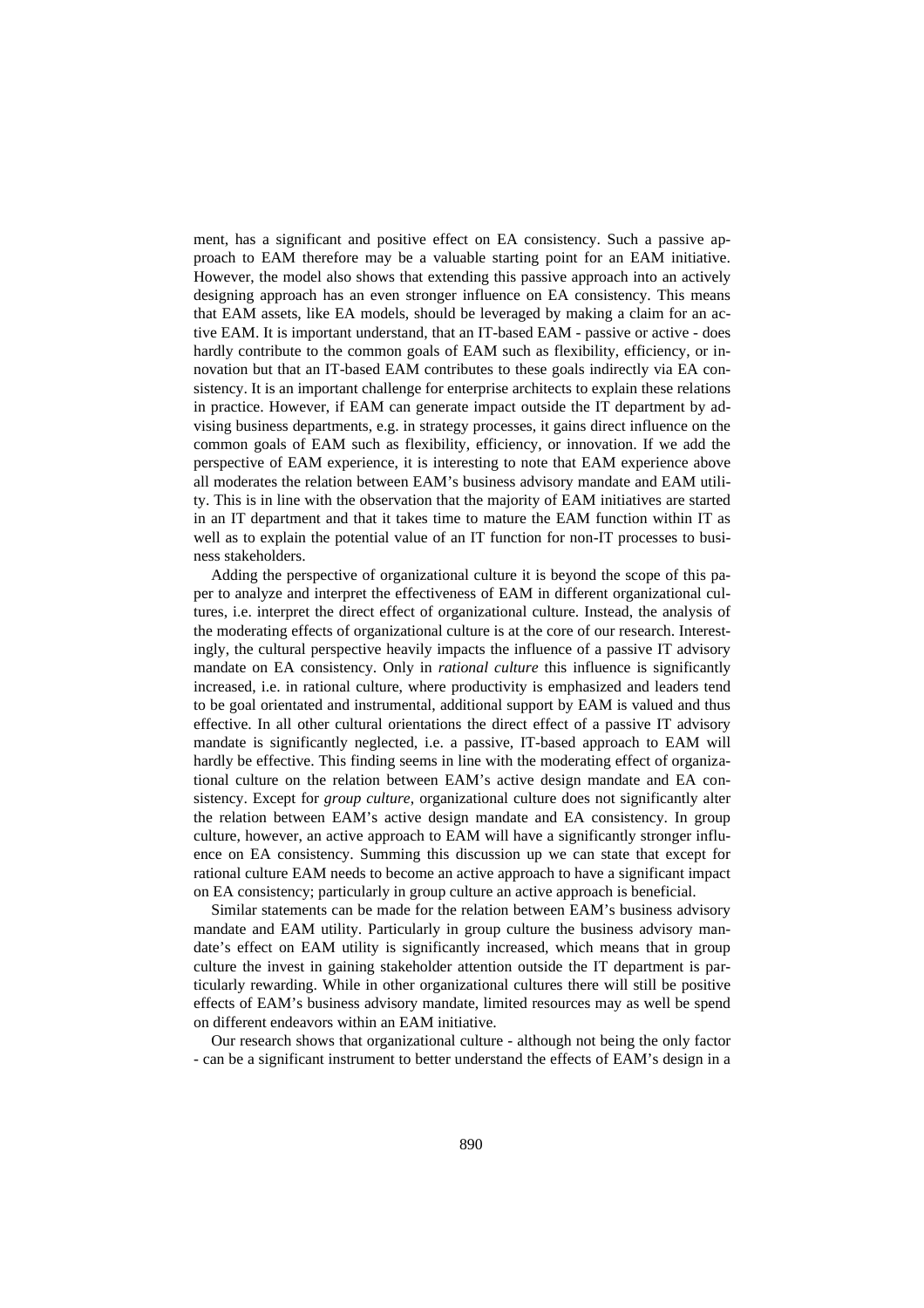given organization. Such an analysis can provide valuable information for practitioners who aim at applying IS artifacts in a specific situation. It can also be valuable for the researcher improving the utility of an artifact or the validity of a design theory, connecting valuable ends with effective means for a higher artifact mutability [40].

Our research has limitations. First, our data collection - although it took place in a controlled environment - did not yield a representative sample. Second, the reliance on single informants per organization does not account for the possibility of subcultures [41]. However, the homogeneity of the respondents regarding their role in the respective organizations limits the impact of possible sub-cultures on our findings. Nevertheless, it might be interesting and an opportunity for further research to repeat this survey with respondents having different roles in their organizations. Finally, it has to be noted that CVM as well as our core model only allows for an aggregated view on EAM in an organization.

#### **7 Conclusion**

Based on prior research on EAM and organizational culture in IS we developed a research model which hypothesizes the role of organizational culture for EAM design and EAM success. We found that EA consistency is positively influenced by EAM's IT advisory mandate as well as by EAM's active design mandate. EA consistency and as EAM's business advisory mandate were found to positively influence EAM utility. We also found that all these relations are significantly moderated by organizational culture in a way that ignoring these moderation effects may lead to unexpected results. For the design researcher concerned with EAM our findings may stimulate new approaches to conceptualize the often messy human situation they build their artifacts for [42]. For the action researcher concerned with EAM we might provide a useful instrument to observe and analyze the organizational shaping of their artifacts. We concede that this article is just one step towards conceptualizing the situational parameters that influence EAM success. Nonetheless, from our practical experiences we consider this a valuable step given the level of maturity of the core EA artifacts like models, tools, or planning approaches to make these artifacts more effective.

**Acknowledgement.** This work has been supported by the Swiss National Science Foundation (SNSF).

## **References**

- 1. The Open Group: TOGAF Version 9 The Open Group Architecture Framework (TOGAF). The Open Group (2009)
- 2. Mykhashchuk, M., Buckl, S., Dierl, T., Schweda, C.M.: Charting the Landscape of Enterprise Architecture Management. In: Bernstein, A., Schwabe, G. (eds.): Proceedings of the 10<sup>th</sup> International Conference on Wirtschaftsinformatik WI 2.011, Vol. 1, 570–577, Zurich (2011)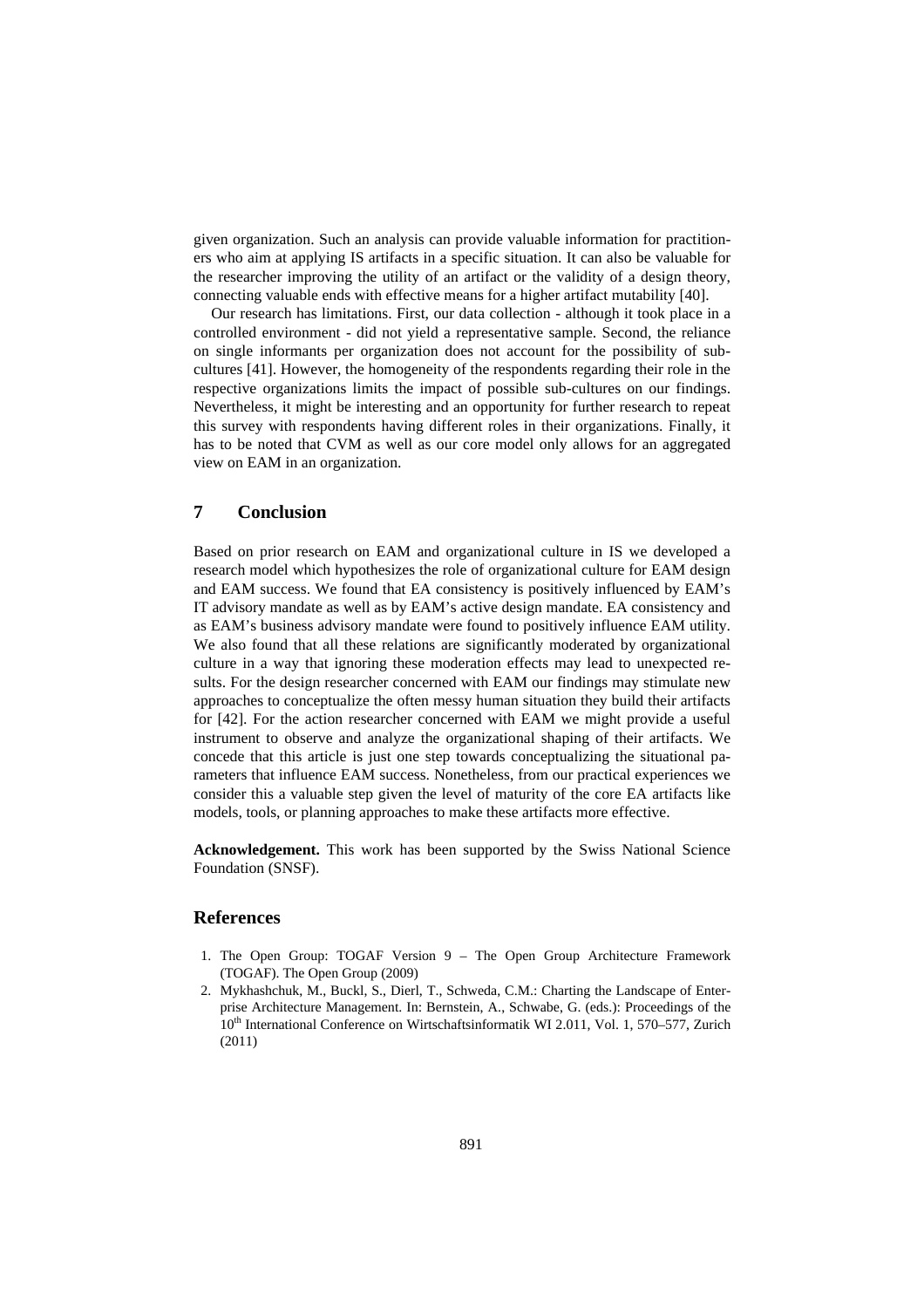- 3. Tamm, T., Seddon, P.B., Shanks, G., Reynolds, P.: How Does Enterprise Architecture Add Value to Organisations? Communications of the Association for Information Systems 28, 141–168 (2011)
- 4. Brinkkemper, S.: Method Engineering Engineering of Information Systems Development Methods and Tools. Information and Software Technology 38, 275-280 (1996)
- 5. Bucher, T., Fischer, R., Kurpjuweit, S., Winter, R.: Analysis and Application Scenarios of Enterprise Architecture – An Exploratory Study. EDOC Workshop on Trends in Enterprise Architecture Research (TEAR 2006), Los Alamitos, CA, USA (2006)
- 6. Ylimäki, T.: Potential Critical Success Factors for Enterprise Architecture. Journal of Enterprise Architecture 2, 29–40 (2006)
- 7. Aier, S., Riege, C., Winter, R.: Classification of Enterprise Architecture Scenarios An Exploratory Analysis. Enterprise Modelling and Information Systems Architectures 3, 14– 23 (2008)
- 8. Aier, S., Gleichauf, B., Winter, R.: Understanding Enterprise Architecture Management Design – An Empirical Analysis. In: Bernstein, A., Schwabe, G. (eds.): The 10th International Conference on Wirtschaftsinformatik WI2011, Vol. 2, 645–654, Zurich (2011)
- 9. Leppänen, M., Valtonen, K., Pulkkinen, M.: Towards a Contingency Framework for Engineering an Enterprise Architecture Planning Method. Proceedings of 30th Information Systems Research Seminar in Scandinavia (IRIS 2007) (2007)
- 10. van Steenbergen, M.: Maturity and Effectiveness of Enterprise Architecture. Utrecht University (2011)
- 11. Aier, S.: The Role of Organizational Culture for Grounding, Management, Guidance and Effectiveness of Enterprise Architecture Principles. Information Systems And E-Business Management online first (2012)
- 12. Dietz, J.L.G.: Architecture. Building strategy into design. Academic Service, The Hague (2007)
- 13. Schein, E.H.: Organizational Culture and Leadership. Jossey-Bass Publishers, San Francisco (1997)
- 14. Kroeber, A.L., Kluckhohn, C.: Culture: A Critical Review of Concepts and Definitions. The Museum, Cambridge, MA (1952)
- 15. Leidner, D.E., Kayworth, T.: A Review of Culture in Information Systems Research: Toward a Theory of Information Technology Culture Conflict. MIS Quarterly 30, 357–399 (2006)
- 16. Quinn, R.E., Rohrbaugh, J.: A Spatial Model of Effectiveness Criteria: Towards a Competing Values Approach to Organizational Analysis. Management Science 29 363–377 (1983)
- 17. Iivari, J., Huisman, M.: The Relationship between Organizational Culture and the Deployment of Systems Development Methodologies. MIS Quarterly 31, 35–58 (2007)
- 18. Hofstede, G., Neuijen, B., Ohayv, D.D., Sanders, G.: Measuring Organizational Cultures: A Qualitative and Quantitative Study Across Twenty Cases. Administrative Science Quarterly 35, 286–316 (1990)
- 19. Detert, J.R., Schroeder, R.G., Mauriel, J.J.: A Framework for Linking Culture and Improvement Initiatives in Organizations. Academy Of Management Journal 25, 850–863 (2000)
- 20. Denison, D.R., Spreitzer, G.M.: Organizational Culture and Organizational Development: A Competing Values Approach. Research in Organizational Change and Development 5, 1–21 (1991)
- 21. Cameron, K.S., Quinn, R.E.: Diagnosing and Changing Organizational Culture: Based on the Competing Values Framework. John Wiley & Sons, San Francisco, CA (2011)